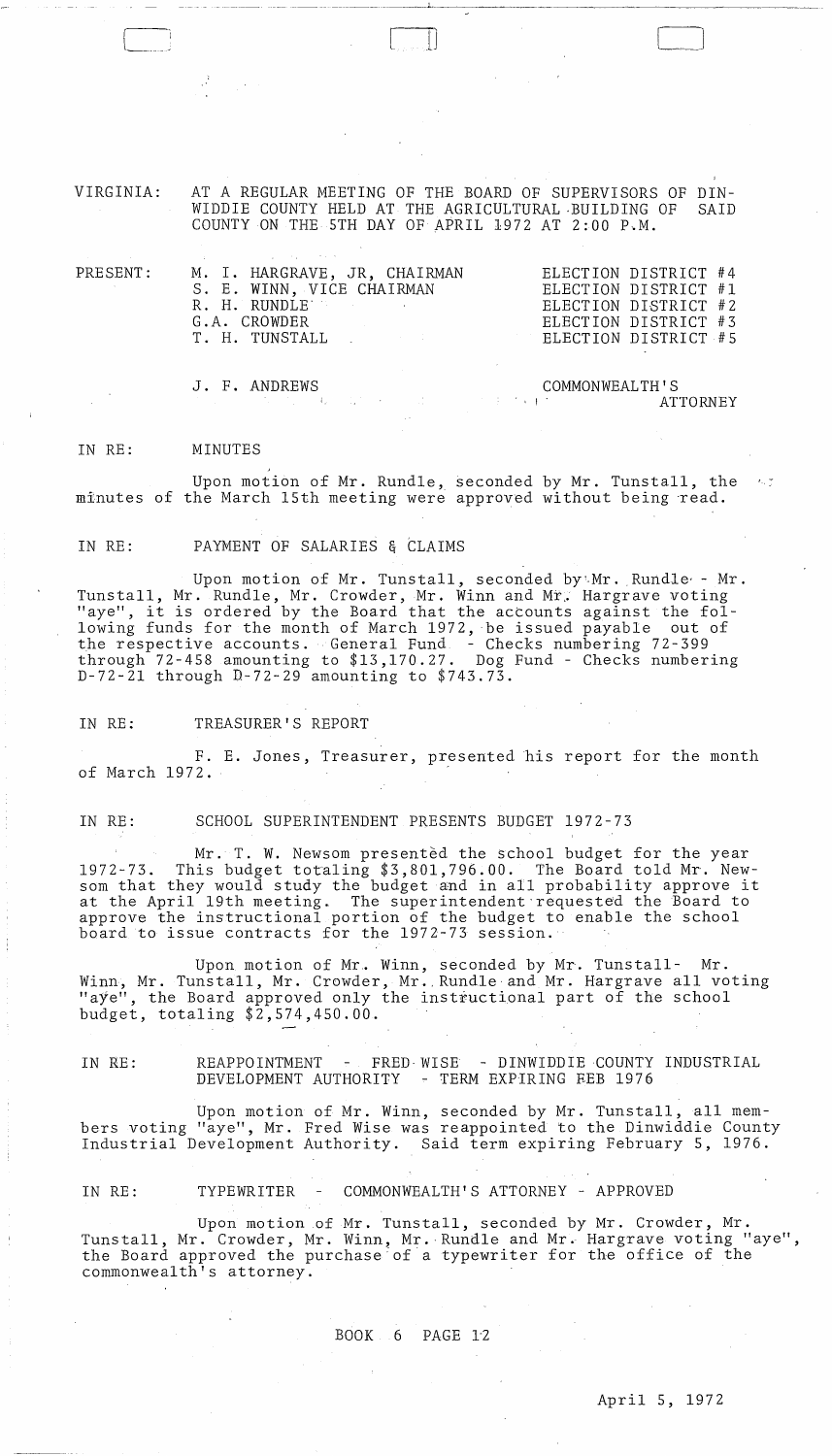IN RE: BUILDING INSPECTOR'S REPORT

Mr. J. L. Blaha, Building Inspector, presented his report<br>for the month of March 1972. It was duly noted by the Board that the It was duly noted by the Board that the income from building permits totaled in excess of \$3,000.00.

## IN RE: WELFARE BUDGET PRESENTED

Mrs. King B. Talley presented her budget for the year 1972-73. The Chairman, Mr. Hargrave, told Mrs. Talley that the Board would review this budget and take action at a later meeting.

#### IN RE: S L H APPLICATION PRESENTED

Mrs. King B. Talley, superintendent welfare, presented the following SLH requests for Board action.

Upon motion of Mr. Crowder, seconded by Mr. Winn,' the requests of Mr. John H. Brooks, Martha Ann Powers, and Vicky Langlois were<br>denied and the request of Mr. George Coleman was approved. Mr. Crowder, denied and the request of Mr. George Coleman was approved. Mr. Winn, Mr. Rundle, Mr. Hargrave and Mr. Tunstall voting "aye".

#### IN RE: DOG WARDEN REPORT

Mr. A. W. Chappell presented his report for the month of March.

i

## IN RE: A. MITCHELL SMITH PRESENTED PLAQUE

Mr. Hargrave presented to Mr. A. Mitchell Smith, former Board member, a resolution acknowledging his service to the County. Said resolution adopted at the January 5th meeting.

## IN RE: HIGHWAY DEPARTMENT

This being the time and place as advertised in the Progress Index March 22nd and March 29th to hold a public hearing for citizens of Dinwiddie 80unty to present their request to the Highway Department for improvements to secondary roads in Dinwiddie County. The following persons appeared. Mr. W. L. Coleman- Route 725. Mr. J. D. Kellem establishing new road; this request was referred to the Roadviewers. Mrs. Becky Cain - Sutherland Manor. Mr. Edward Boswell and Mr. J. W. Saunders - Railroad bridge over Route 672. Mr. E. J. Michalek - Route 613. Mr. Glendon Watkins - Route 699. Mrs. Lottie Williams - Route 690.

## IN RE: ROUTE 652

 $\overline{\phantom{a}}$   $\overline{\phantom{a}}$   $\overline{\phantom{a}}$   $\overline{\phantom{a}}$   $\overline{\phantom{a}}$   $\overline{\phantom{a}}$   $\overline{\phantom{a}}$   $\overline{\phantom{a}}$   $\overline{\phantom{a}}$   $\overline{\phantom{a}}$   $\overline{\phantom{a}}$   $\overline{\phantom{a}}$   $\overline{\phantom{a}}$   $\overline{\phantom{a}}$   $\overline{\phantom{a}}$   $\overline{\phantom{a}}$   $\overline{\phantom{a}}$   $\overline{\phantom{a}}$   $\overline{\$ 

WHEREAS, Secondary Route 652, from Route 1 to 0.31 miles west of Route<sup>1</sup>, a distance of 0.31 miles, has been altered, and a new road has been constructed and approved by the State Highway Commissioner, which new road serves the same citizens as the road so altered and,

WHEREAS, certain sections of this new road follow new locations, these being shown on the attached sketch titled, "Changes in Secondary System Due to Relocation and Construction on Route 652, Project 0652-0748-026-l75-C50l Dated at Richmond, Virginia 3-29-72."

NOW, THEREFORE BE IT RESOLVED: That the portions of Secondary Route 652, i.e., Sections 3 & 4, shown in brown on the sketch titled, "Changes in Secondary System Due to Relocation and Construction on Route 652, Project 0652-0748-026-l75-C50l dated at Richmond, Virginia 3-29-72," a total distance of 0.31 miles be, and hereby is, added to the Secondary System of State Highways, pursuant to Section 33-141 of the Code of Virginia of 1950 as amended;

And further, that the sections of old location, i.e,, Sections 1 and 2, shown in blue of the afore-mentioned sketch, a total distance of 0.35 miles, be, and the same hereby is, abandoned as a public road, pursuant to Section 33-76.12 of the Code of Virginia of 1950 as amended.

Upon motion of Mr. Winn, seconded by Mr. Tunstall, all members voting "aye", the above resolution was unanimously approved.

 $\frac{1}{1}$  ,  $\frac{1}{2}$  , til 0<br>Cys Secondary  $\bm{\mathbb{O}}$ e f  $\vec{a}$  $\frac{1}{\mathcal{V}}$ a) .c.  $\circ$  $\ddot{\mathbf{e}}$ **4'·'** ·d .;.,) **.......... i**0 **Q;** ,"}.) **I'?,j** t; ... ·l **'1'1** ~~~l' ""ll V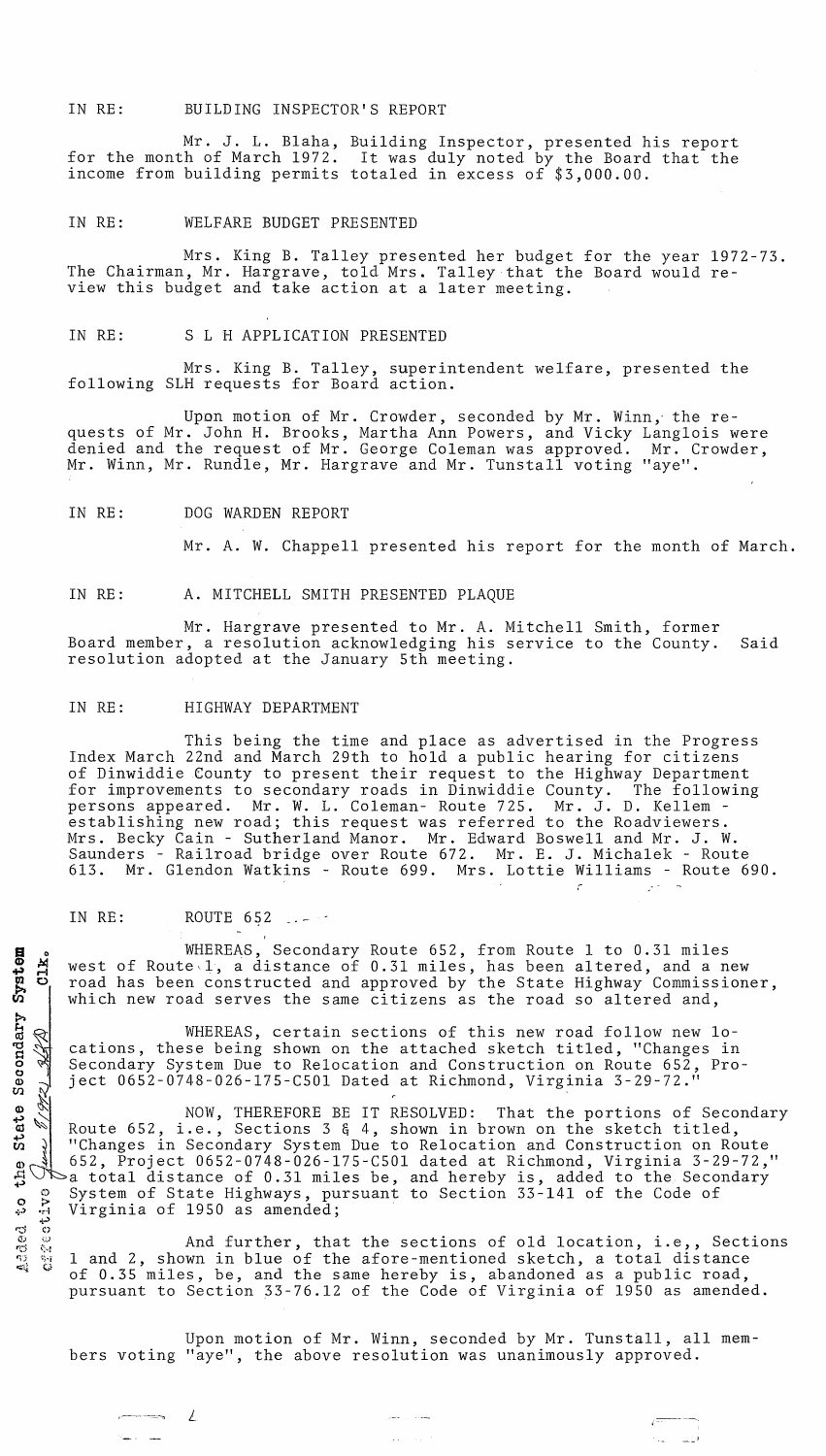P-72-l IN RE: LAWRENCE BROOKS REZONING APPROVED **EXAMPLE A** ROHOIC DISTRICT

This being the time and place as advertised in the Progress-Index, March 22nd and 29th to hold a public hearing to consider a request from Mr. Lawrence Brooks, Route 1, Box 200, Petersburg, Virginia, to have land parcel 2l-ll3D on the zoning maps, said parcel containing 4.28 acresslocated at the Southwest corner of Intersection U. S. Route 1 and Norfolk & Western Railroad, rezoned from Agricultural *A-2* to Business B-2. .

Mr. Brooks appeared in his behalf, no one appeared in opposition.

Upon motion of Mr. Winn, seconded by Mr. Rundle, all members voting "aye", this rezoning request was approved.

IN RE: P-72-2 ETHEL W. DANIELS TRICT REZONING APPROVED  $\cdot$ - ROWANTY DIS-

This being the time and place as advertised in the Progress-Index, March 22nd,and 29th to hold a public hearing to consider a request from Ethel Wells Daniels, 3631 N. Orchard Drive, Petersburg, Virginia requesting to have land parcel 57-79 on the zoning maps, said parcel containing. 87.33, acres, located 1.2 miles south of Dinwiddie Courthouse on Route 1401, rezoned from Residential R-l to Agricultural *A-2*  (with the exception of 6 1/2 acres on the west side of the Seaboard Coastline Railroad).

position. Mrs. Daniels appeared in her behalf, no one appeared in op-

Upon motion of Mr. Winn, seconded by Mr. Tunstall, all members voting "aye", this rezoning request was approved.

IN RE: P-72-3 THOMAS O. CAIRNES - REZONING APPROVED ROWANTY DISTRICT

 $"$ 

This being the time· and place as advertised in the Progress-Index, March 22nd and 29th to hold a public hearing to consider a request of Mr. Thomas O. Cairnes, Route 1, Box 100, Dinwiddie, Virginia to have all of land parcel 45-27, and 200 feet deep along Route 740 of land parcel 27E on the zoning maps, said parcel containing approximately 8 acres located approximately 3 miles North of Dinwiddie Courthouse at the Intersection of U. S. #1 and Route 740, rezoned from Residential R~l to Business B-2.

Mr. Cairnes appeared in his behalf, no one appeared in opposition.

Upon motion of Mr. Crowder, seconded by Mr. Winn, all members voting "aye", this rezoning request was approved.

IN RE: P-72-5 TEXACO INC. REZONING APPROVED SAPONY DISTRICT

This being the time and place as advertised in the Progress-Index, March 22nd and 29th to hold a public hearing to consider a request of Texaco Inc. 5801 Petersburg Pike, Richmond, Virginia to have land parcel *69-56A* on the zoning maps, located on the Southwest corner of 1-75 and Route 650 rezoned from Agricultural *A-2* to Business B-2.

Mr. W. C. McClean, assistant sales manager appeared in behalf of Texaco, no one appeared in opposition.

Upon motion of Mr. Winn, seconded by Mr. Tunstall, all members voting "aye", this rezoning request was approved.

# BOOK 6 PAGE 13